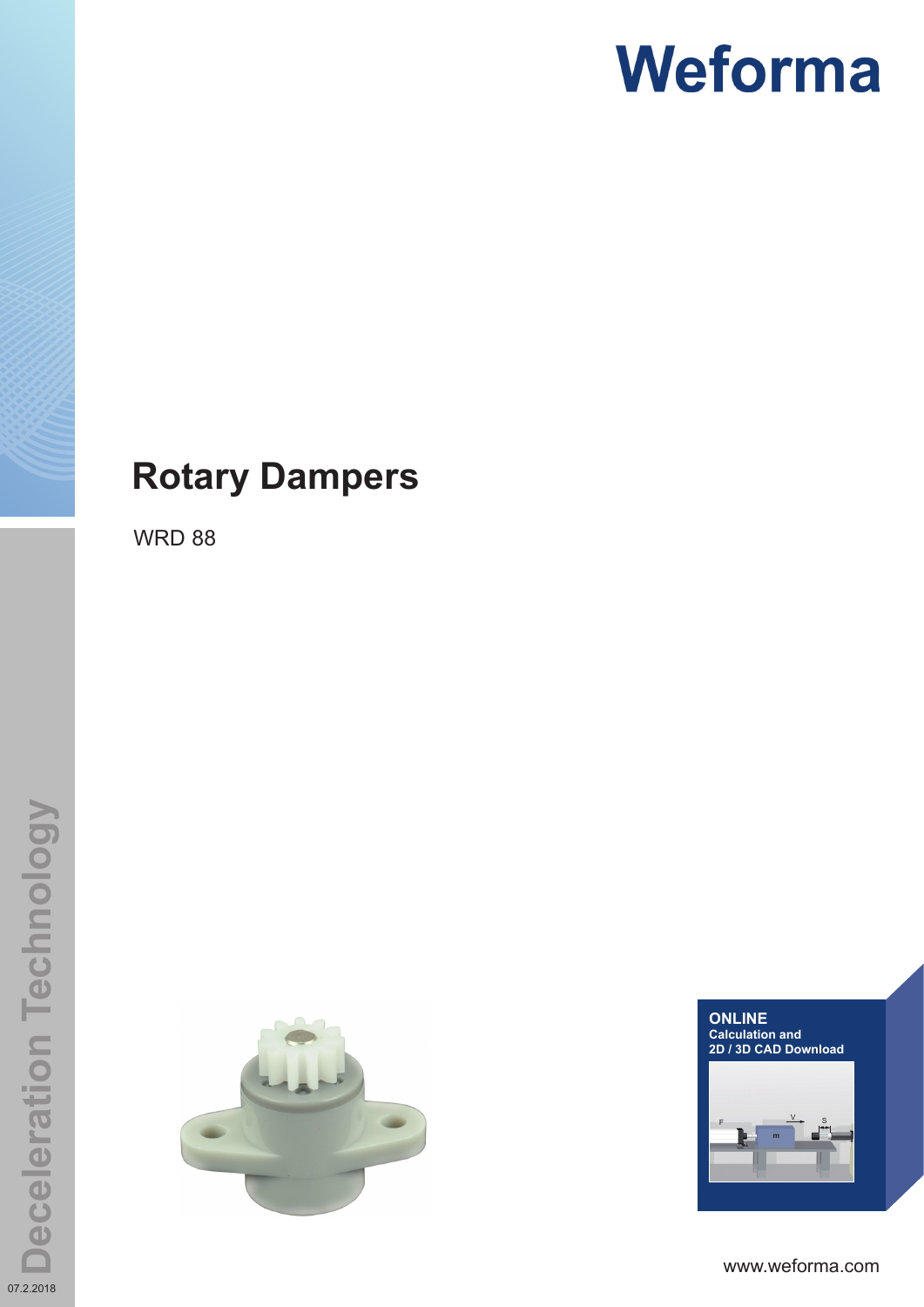### **Benefits**

#### **Applications:**

- Mechanical and plant engineering
- Vendingmachines, Counters
- Car industry and sanitary industry

#### **Material:**

- Plastic and Alu die cast

#### **Temperature:**

- Standard: -5°C - +50°C

#### **Damping:**

- Controlled deceleration of rotary motion
- Torque up to 0,04 Nm
- clockwise or anti-clockwise

#### **RoHS-compliant:**

- Directive 2002/95/EG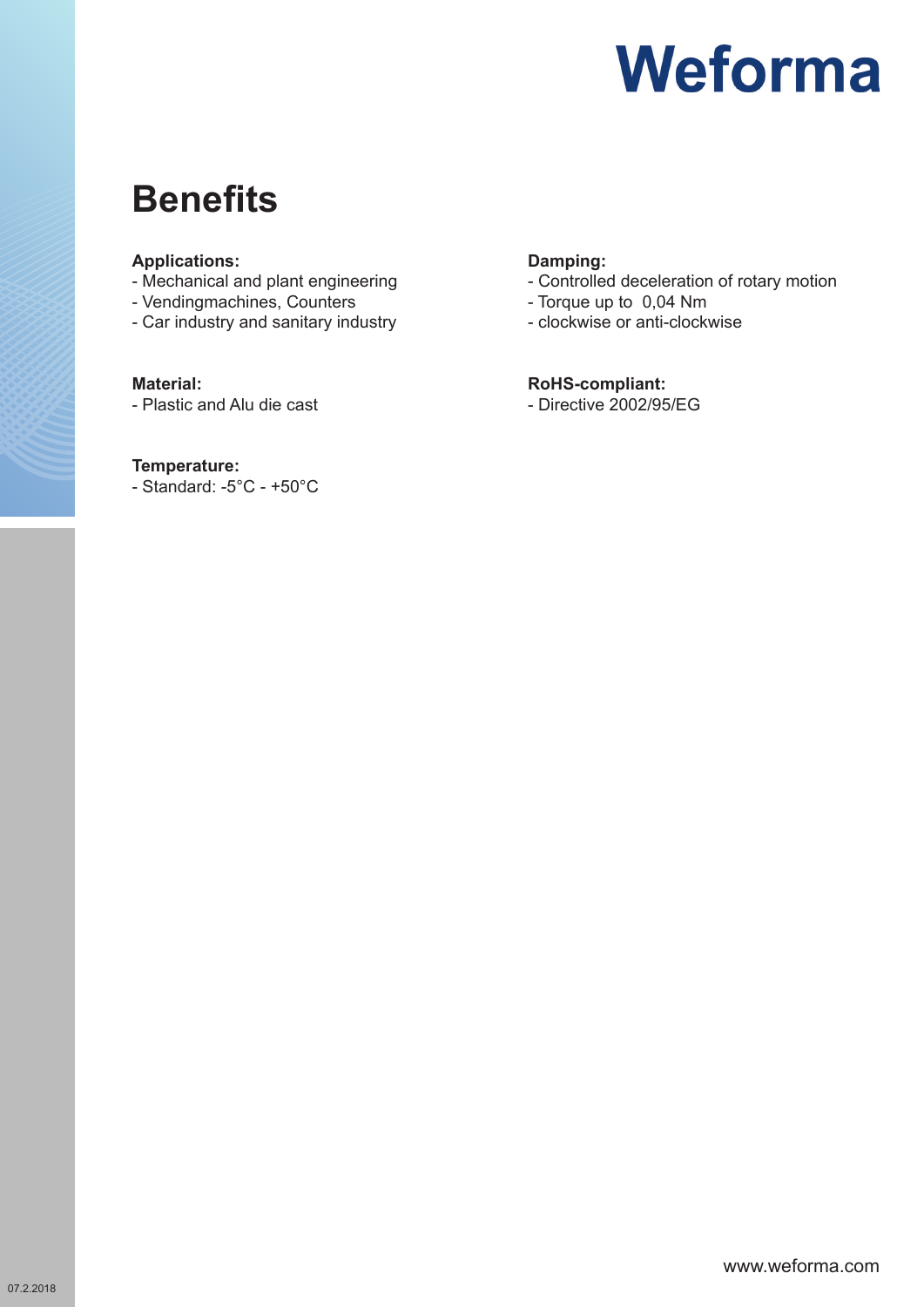

|        | <b>WRD 88</b>                              |   |   |  |   |   |  |             |  |  | <b>L/R 40</b> |    |  |
|--------|--------------------------------------------|---|---|--|---|---|--|-------------|--|--|---------------|----|--|
| [mNm]  | 50                                         |   |   |  |   |   |  |             |  |  |               |    |  |
| Γorq   | 25                                         |   |   |  |   |   |  |             |  |  |               |    |  |
| Drehmo | 0                                          | 0 | 2 |  | 6 | 8 |  | 10 12 14 16 |  |  | 18            | 20 |  |
|        | Zyklenzahl<br>x 10.000<br>Number of cycles |   |   |  |   |   |  |             |  |  |               |    |  |





Life time: 200.000

#### **Test:**

Radial force:

Damping time:  $30 \text{ U/min } / \text{r/min}$ <br>Temp:  $23^{\circ} \text{C} \pm 2$  $23^{\circ}$ C ± 2<br>5 N